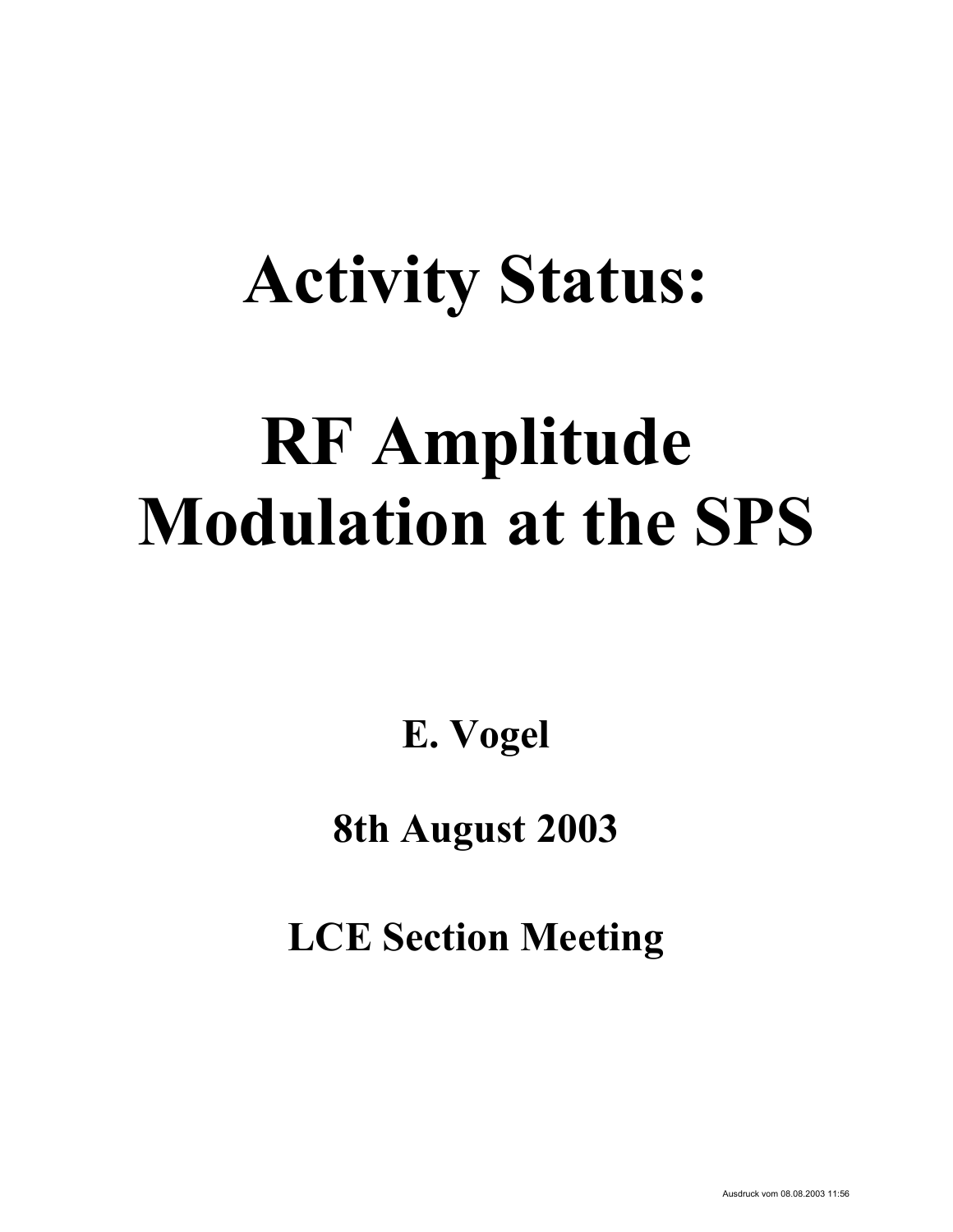## **Motivation**

Kicker for the extraction to the LHC becomes too hot due to short bunches.

How to get rid of this effect?

- SPS operates in LHC case with 200 MHz and 800 MHz
- 800 MHz RF system suppresses coupled bunch oscillations
- it is used in the 'bunch shortening mode' BS-mode (both RF systems in phase)
- when we want to use this system in an other way for example in counter phase – then we have to stabilize the beam again
- one other possibility to stabilize longitudinal coupled bunch oscillations is a RF amplitude modulation – this method works at **HERA**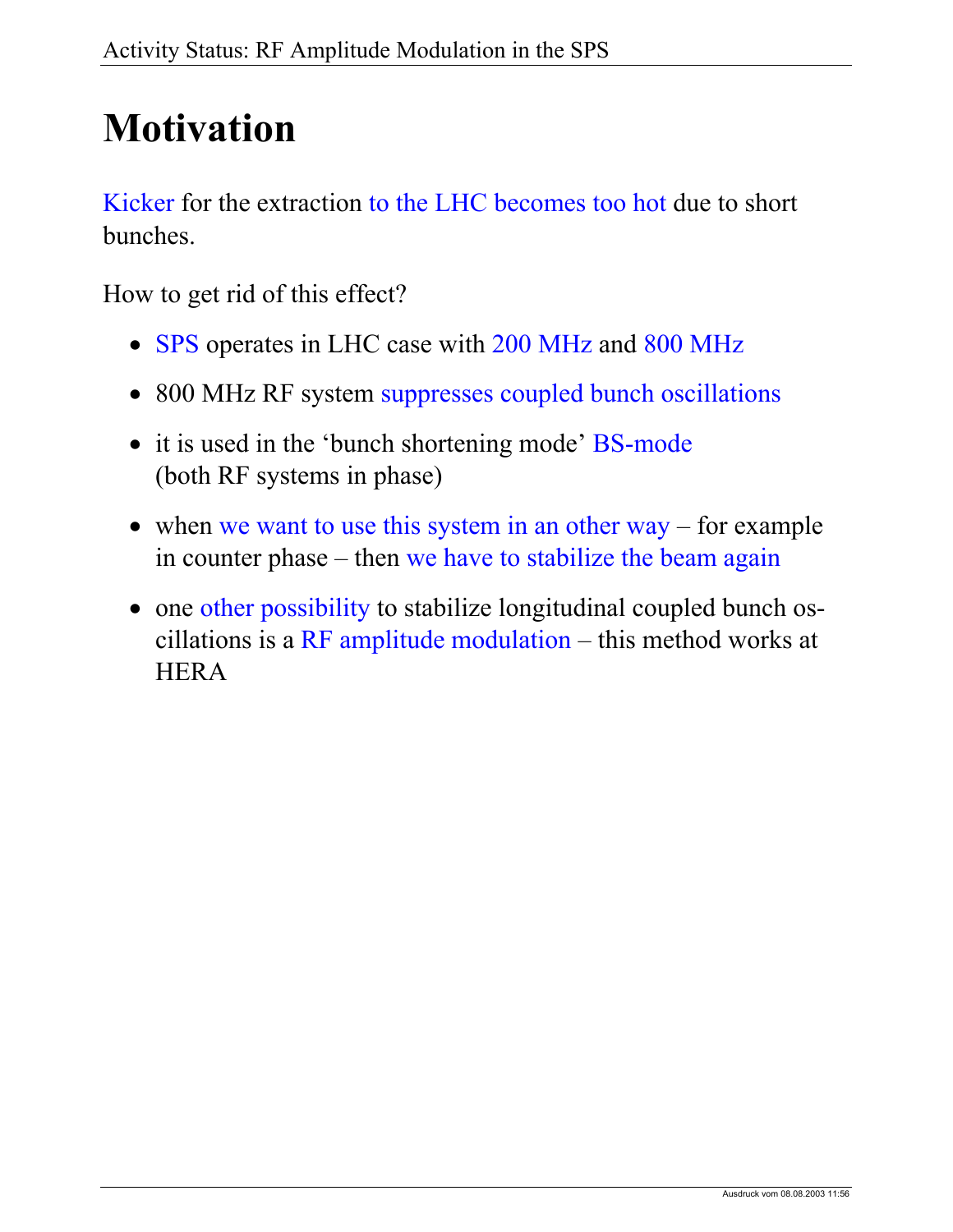## **RF amplitude Modulation in HERA**

IQ-signals of one 208 MHz cavity without and with RF AM at HERA:



 $\Rightarrow$  every bunch positions get its own – but constant – RF amplitude

⇒ every bunch get a individual synchrotron frequency

 $\Rightarrow$  chain reaction of bunch to bunch coupling is suppressed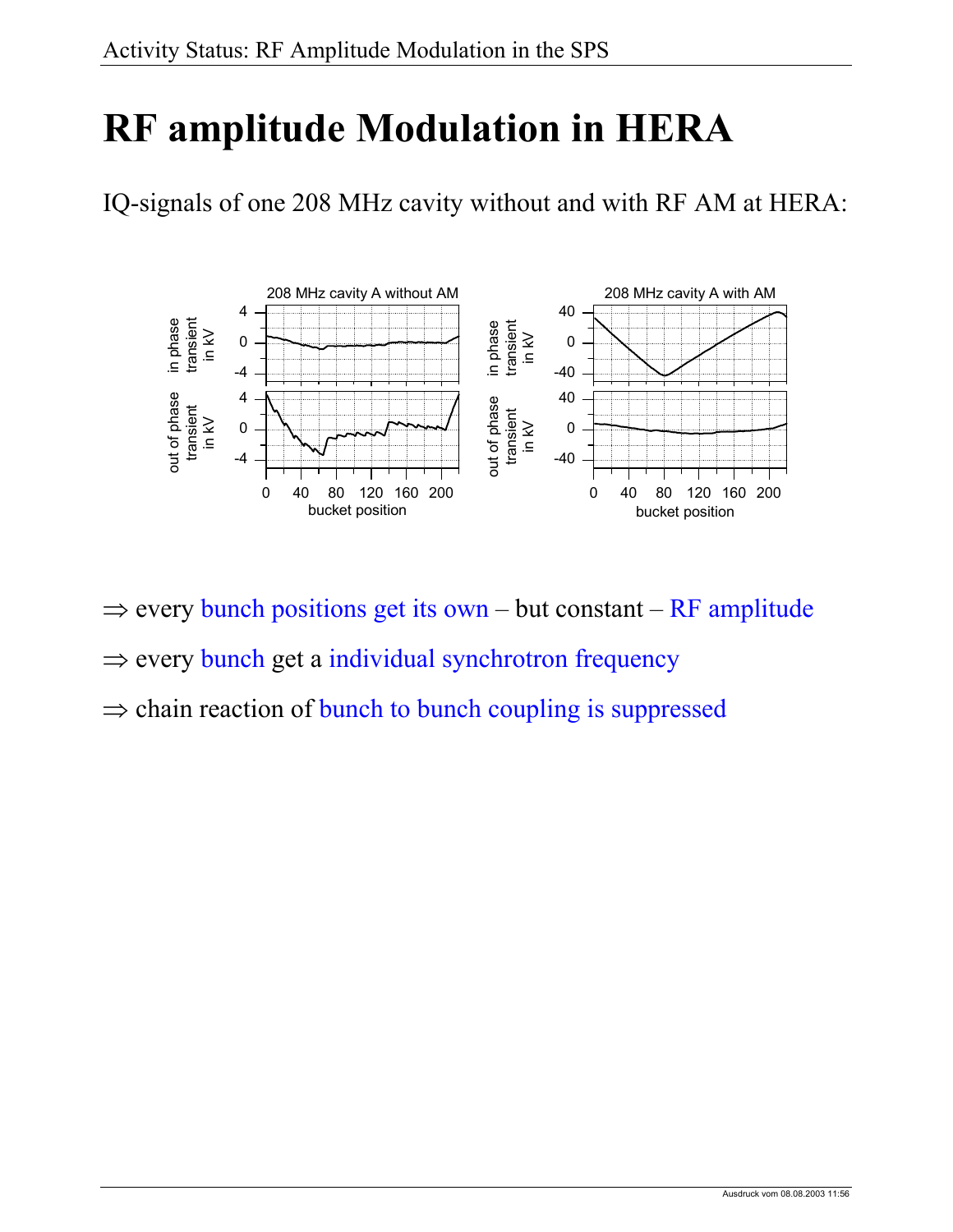## **Experience at HERA**

Reduction of longitudinal emittance at high energy to 50% of the normal value.

Cross check: After switching the AM off, the beam becomes immediately unstable!

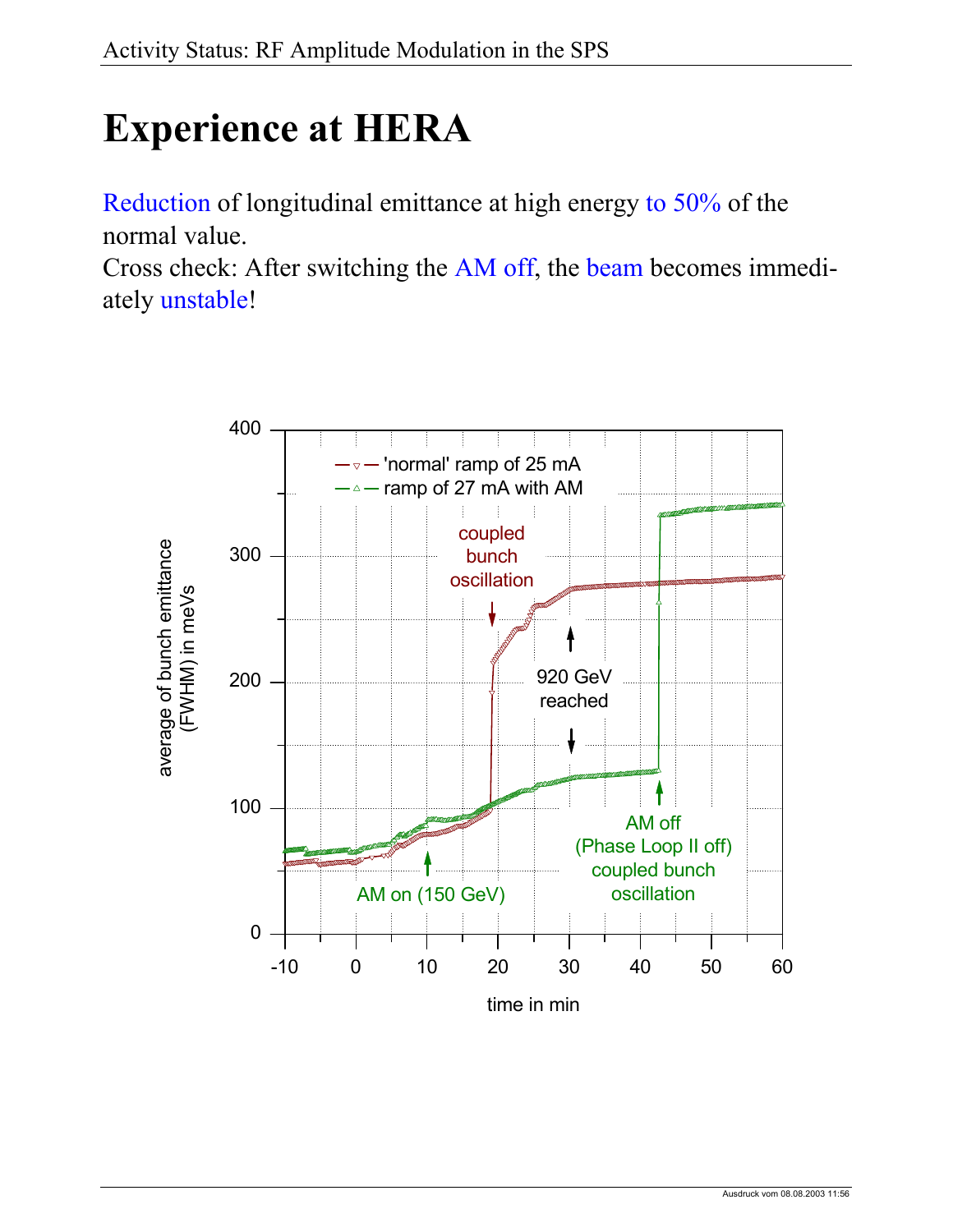#### **Required information for a test at the SPS**

How large is the coupling – respectively the frequency shift  $|\Delta \omega_i|$  due to the coupling?

Criterion for the stabilization:

 $\Rightarrow$  decoupling  $\text{coherent frequency spread} > \text{frequency shift}$  $S_{\omega} > |\Delta \omega_{l}| \qquad \qquad \Rightarrow$ 

#### **Available information form the SPS**

- without 800 MHz and additional blow up, the beam becomes unstable at 150 GeV
- bunch length at injection between 3 ns and 3.5 ns
- Energy curve during SPS cycle
- RF curves during SPS cycle

No direct measurement of

- Instability rise times or the frequency shift
- $\Rightarrow$  we have to calculate it from the available information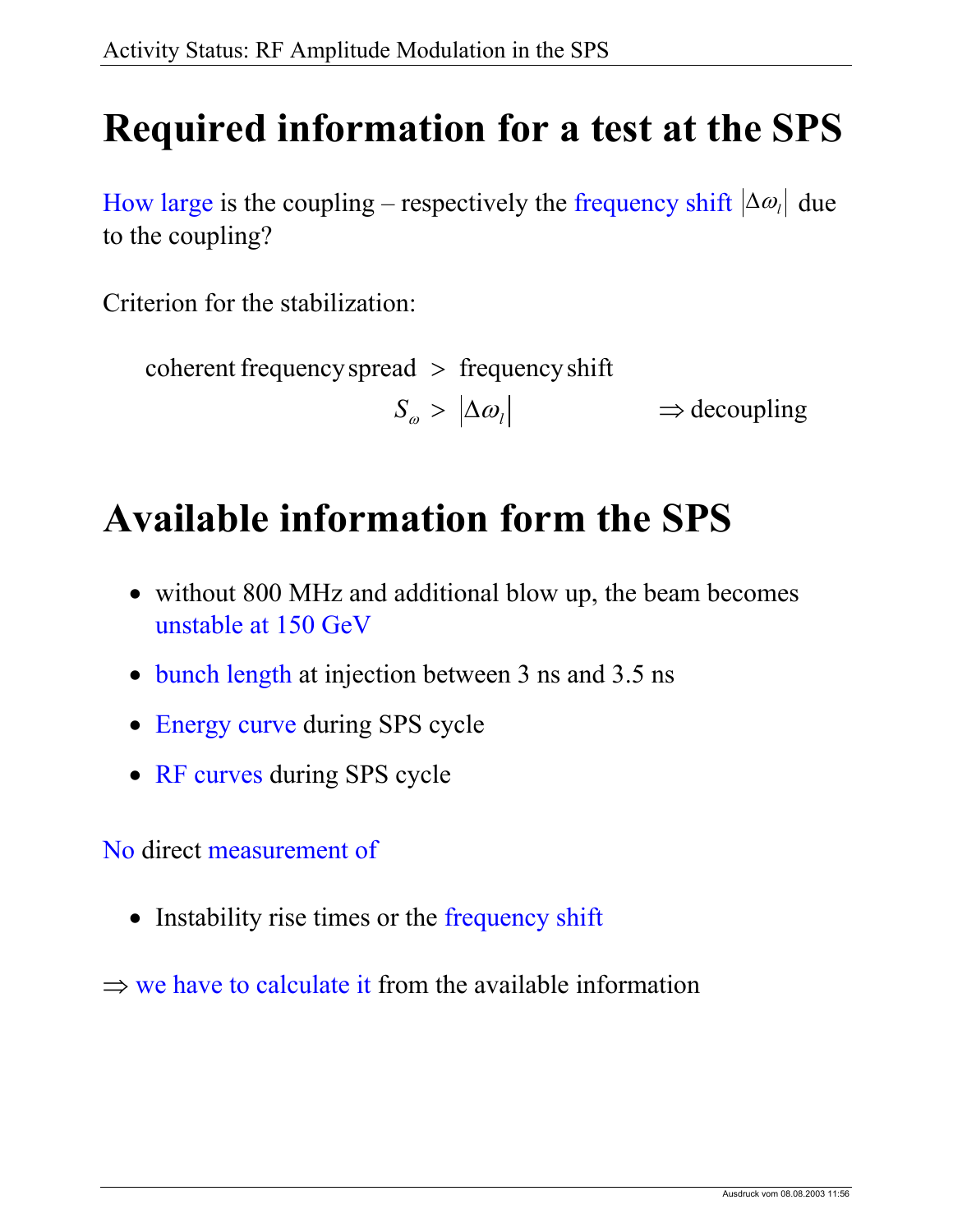#### **Difficulties for the calculation**

- energy gain of SPS is very fast
- about 80 GeV per second
- synchronous phase is about 25 deg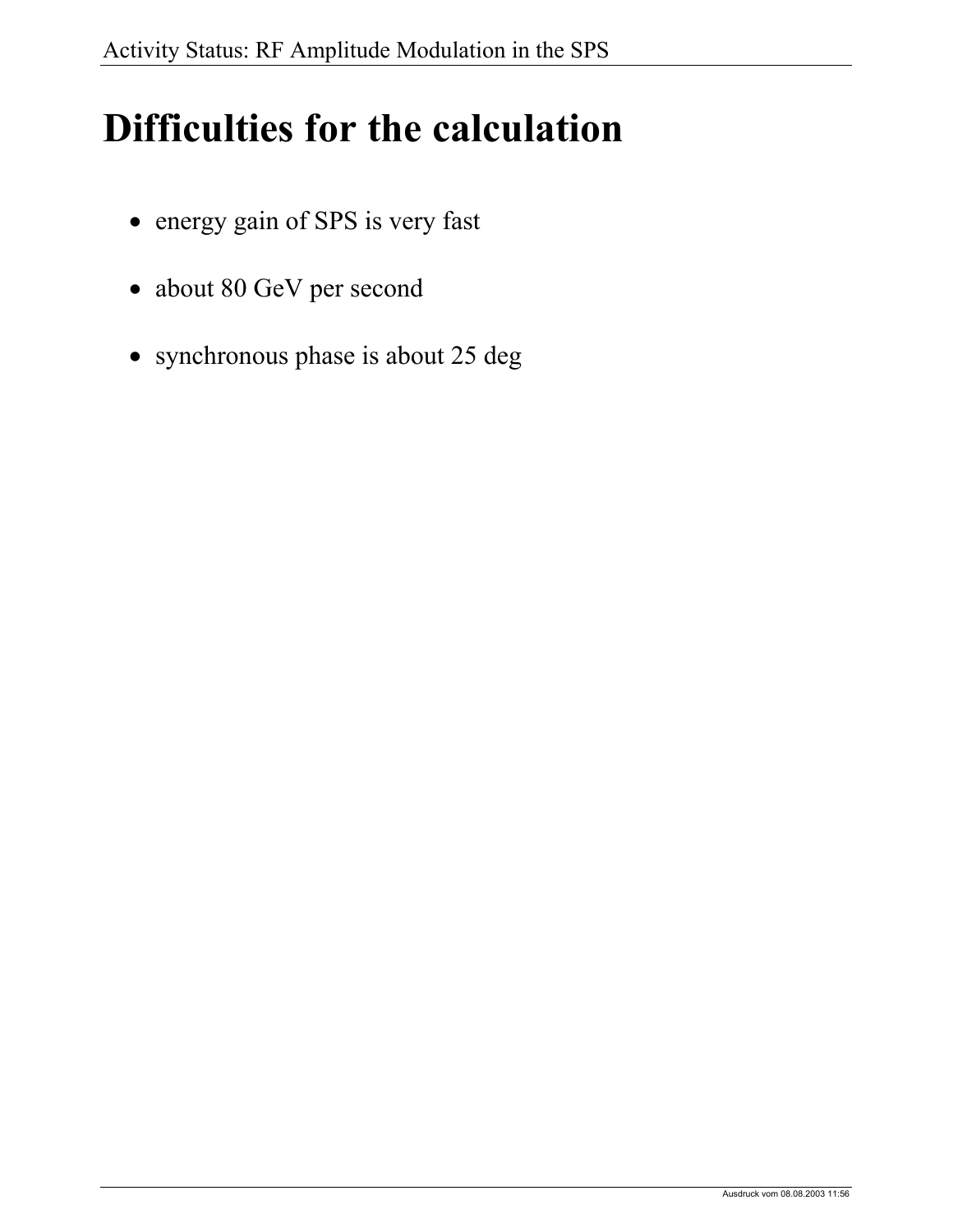#### **What have I done?**

Normally used for full bucket examinations:

$$
\varepsilon_{\text{fullbucket}}(\phi_s) = \alpha_s(\phi_s) \varepsilon_{\text{full bucket}}(\phi_s = 0)
$$

 $\alpha_{s}(\phi_{s})$  is stabilized, whereas the values are determined by numerical integration.

In a normal machine, one does not work with 100% full buckets, therefore I extended  $\alpha_s(\phi_s)$  for the use of a filling factor:

$$
\varepsilon_{\text{fullbucket}}(\phi_s, F) = \alpha_s(\phi_s, F) \varepsilon_{\text{fullbucket}}(\phi_s = 0, F = 100\%)
$$

One can also produce such tables for the

- connection between filling factor, synchronous phase and bunch length
- connection between filling factor, synchronous phase and incoherent frequency spread – here one have to be careful with the integration boundaries

First **very preliminary** result:

$$
S_f \stackrel{!}{\geq} 6.5 \frac{1}{s}
$$

Compare HERA case:

$$
S_f \geq 1 \frac{1}{s}
$$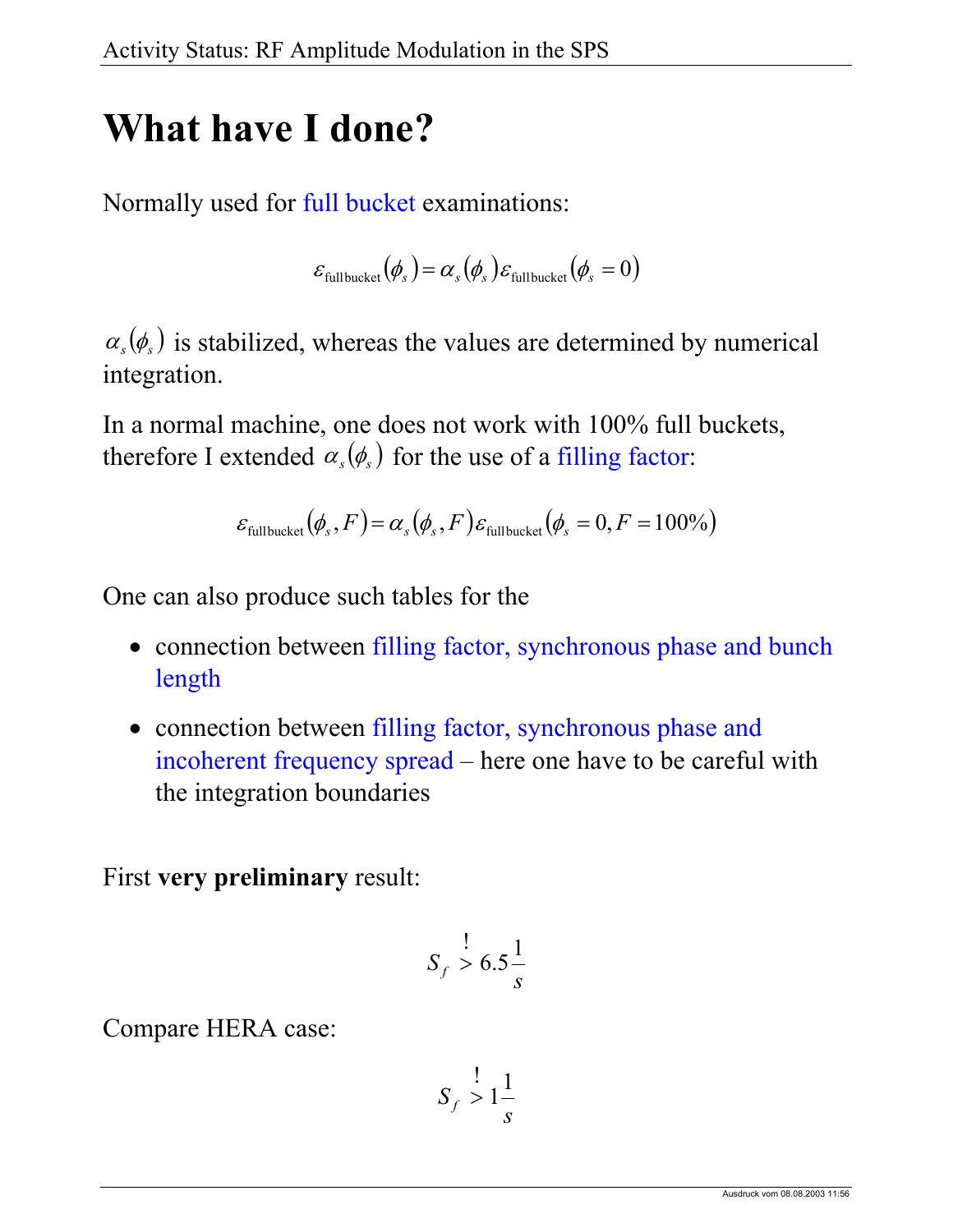### **Some Pictures**

Energy during a SPS cycle:



(scales: x-axes time in ms, y-axes energy in GeV)

Incoherent frequency spread ( $s_{\omega}$  in  $1/s$ ) during a SPS cycle: